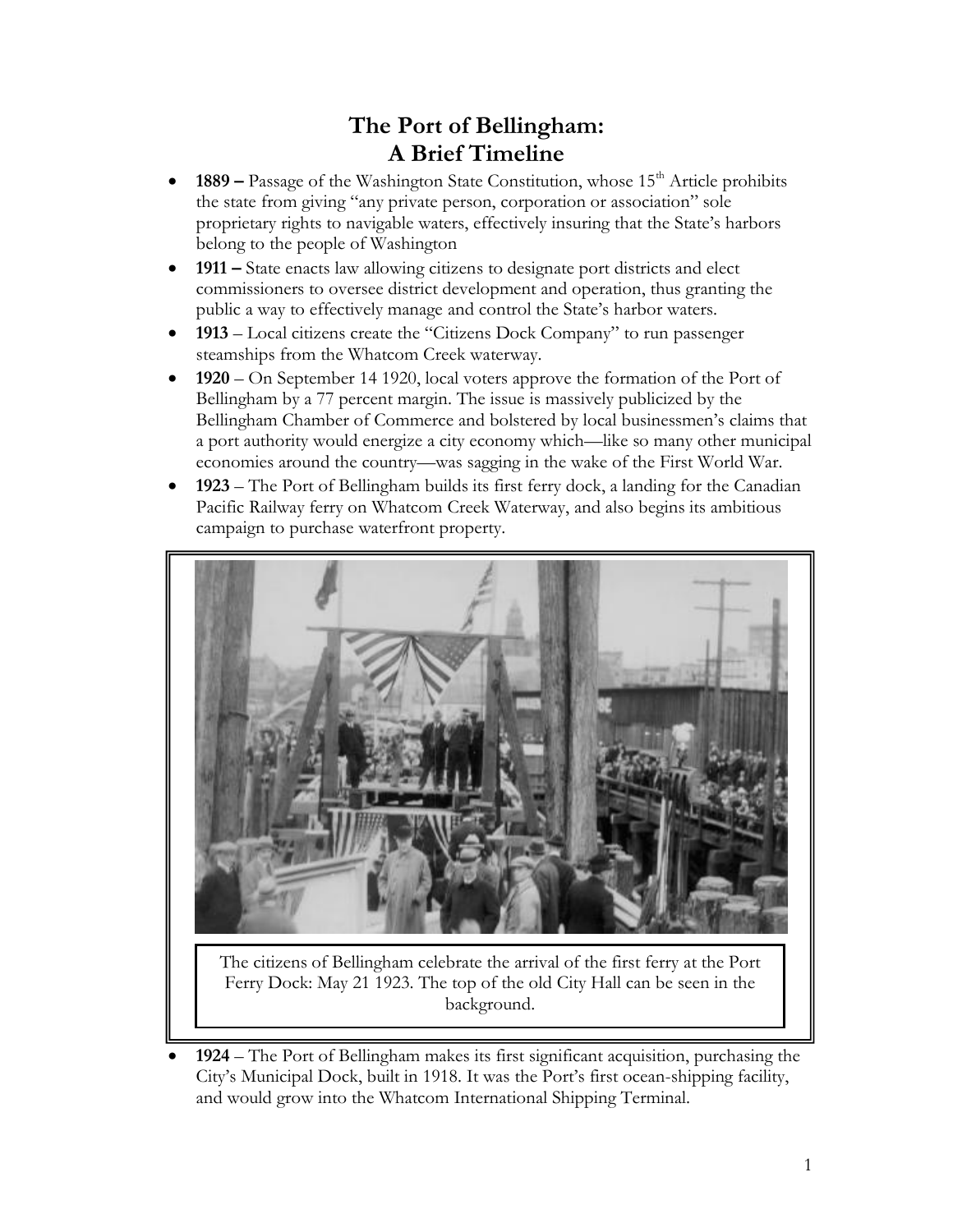

- **1926**  First pulp-mill operations begin on the Bellingham waterfront.
- **1927**  With voter approval, the Port of Bellingham takes over the Squalicum Creek dredging project, originally begun by Bellingham businessman Edward W. Purdy in 1926. The Bellingham Waterfront had for many years been known for its characteristic swaths of shallow ocean tide-lands: as such, dredging projects had been running almost continuously since the late-nineteenth century. By 1931, the Squalicum-Creek dredging project had created 22 acres of fill-land for industrial development, a breakwater, a web house, and moorage for fishing boats.
- **1934**  Taking advantage of New-Deal funds, the Port begins another round of improvements at Squalicum Harbor, deepening the harbor waters and constructing a protective rock breakwater. The breakwater would be 1,400 feet long, extending east from the outer edges of the Squalicum Creek waterway.
- **1935-1937**  As in 1934, taking advantage of Works Progress Administration labor funds, the Port builds a harbor for Blaine's growing fishing fleet: the dredge spoils are placed under what is today Marine Drive.
- **1936**  Voters approve \$75,000 for construction of a harbor in Fairhaven while the Works Progress Administration provides the necessary labor. In that same year, the Port of Bellingham would also construct a pile breakwater to serve as a moorage for about 180 boats at Squalicum Harbor.
- **1936**  Whatcom County buys the site for a future airport at the price of fifty dollars to the acre. According to Susan Wolff, author of *Aviation History of Whatcom County*, in order to build the first runway, the county originally approached the WPA, but was turned down, citing the fact that WPA highway funds were reserved for highway use only. Thus, the county re-approached the WPA, asking them for aid in building a "highway" between two "roads": the WPA accepted the job, and thus began construction of the infamous "highway to nowhere"—the future first runway of the Airport!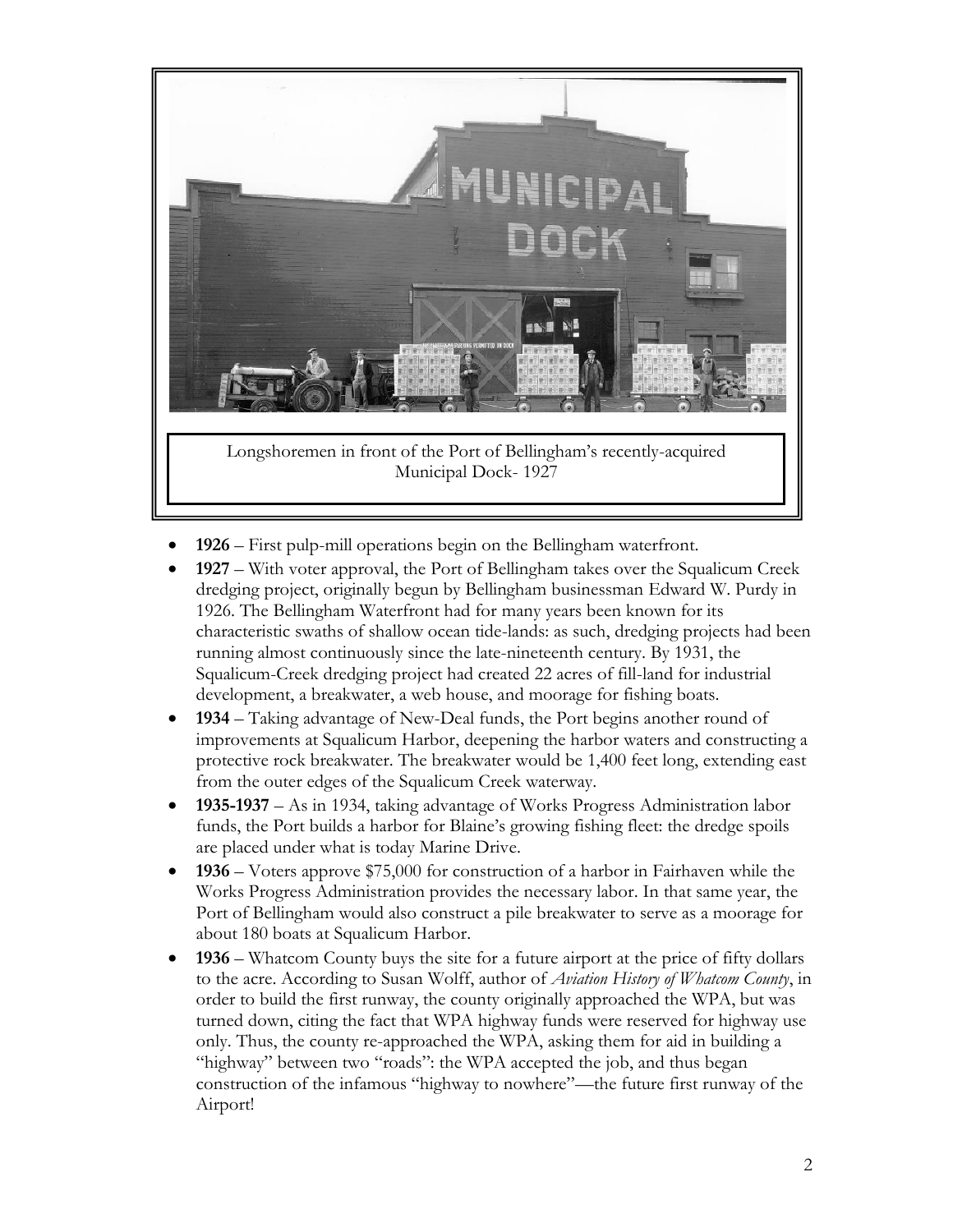

Aerial shot of Bellingham Airport's first runway taken on September 6, 1940. The top of the picture faces southeast: this indicates that the main road on the left is Pacific Highway 99, and that the main road on the right is Bakerview Road. Interestingly—although Susan Wolff, in her 1976 work *Aviation History of Whatcom County*, argues that "June Road" and "Barns Road" were only "proposed lines on a map" intended to deceive the county—Barnes Road appears on this map exactly where later-produced airport maps drafted by the military indicate it should be: it is the visible line which extends right from the point where the cleared land to the right of the runway ends.

- **1938**  Puget Sound Pulp builds the pulp mill on the Bellingham waterfront which would evolve into the Georgia-Pacific Mill.
- **1940** The first runway of the Whatcom County Airport is officially dedicated on June 1, 1940. According to *The Herald*, traffic that day "was out of control" with an estimated 5,000 people attending the opening of the 3,600-feet long, 150-feet wide gravel runway.
- **1941**  With National Defense funds administered under the supervision of the Army Corps of Engineers, Bellingham Airport grows from one to three runways.
- **1941-1946**  On December 7 1941, the airport opens to the public, and members of the community are invited to drive their cars upon its three newly-paved runways. Coincidentally, as cars toured the new runways, news came over the radio of the unfolding attack at Pearl Harbor—as it turned out, the first day the airport was open to the public would also be the last for five years! By December 10 1941, the military had taken control of the airport, now "Bellingham Army Air Field," and had turned it into a pursuit and bomber base. Under the military's stewardship, the airport would grow to about 910 acres, complete with 38 buildings, and no less than 13 bomb-storage structures. The airport was given back to the county in October of 1946.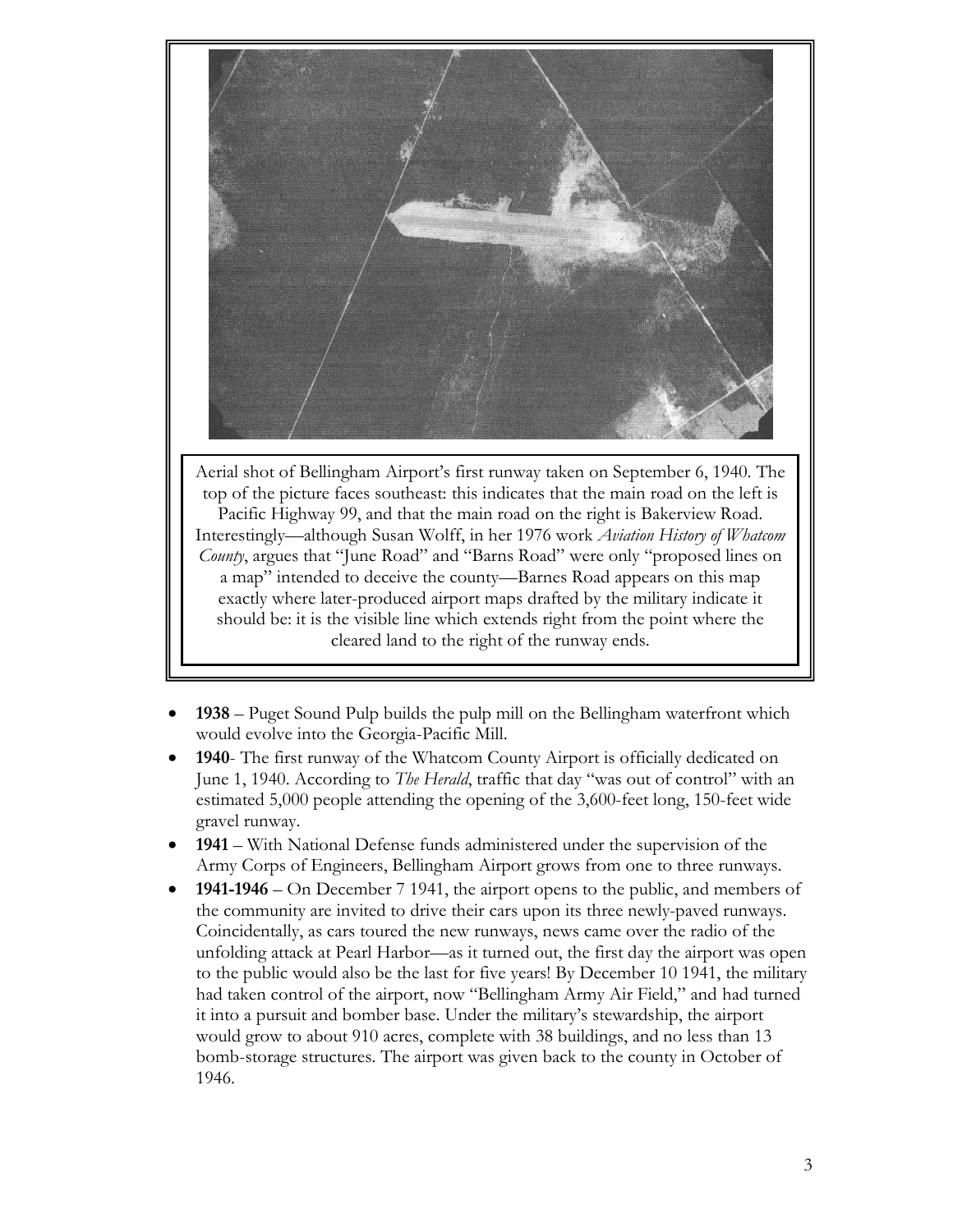- **1946**  Following voter approval of a bond to expand Squalicum boat harbor and create a cold storage plant, The Port of Bellingham, in cooperation with A.W. (Arch) Talbot, completes construction of the two warehouses which would come to form the basis of Bellingham Cold Storage. Early customers included Stokely Van Camp (carrots, peas and berries) and Wakefield Seafoods (crab and fish); the business soon expands, however, to meet the increasing demands of local fisheries and Whatcom-County farmers.
- **1947**  A massive January 30 storm destroys Bellingham's harbor at Fairhaven; thereafter, Squalicum Harbor becomes the main harbor for Bellingham.
- **1950-1959**  Time span for the \$1.2 million project to move the 1934 Squalicum Harbor breakwater south, and construct a new, larger breakwater. Not only did the project result in the deepening of the Harbor's waters, but would also increase the number of available slips at Squalicum Harbor to around 600. By the end of the 1950s, Squalicum Harbor offers year-round protection from all types of weather.
- **1957**  County deeds airport to the Port of Bellingham for the sum of one dollar.
- **1963**  Georgia Pacific acquires the Puget Sound Pulp and Timber Company located on the Bellingham waterfront.
- **1964**  The Port of Bellingham negotiates with the Amax corporation (now Intalco) in the successful effort to convince them locate their new 200-acre aluminum smelter in Whatcom County. In the same year, the Port would expand their shipping terminal with the addition of a salt storage pad, conveyor, chemical storage unit and rail-barge transfer facility.





4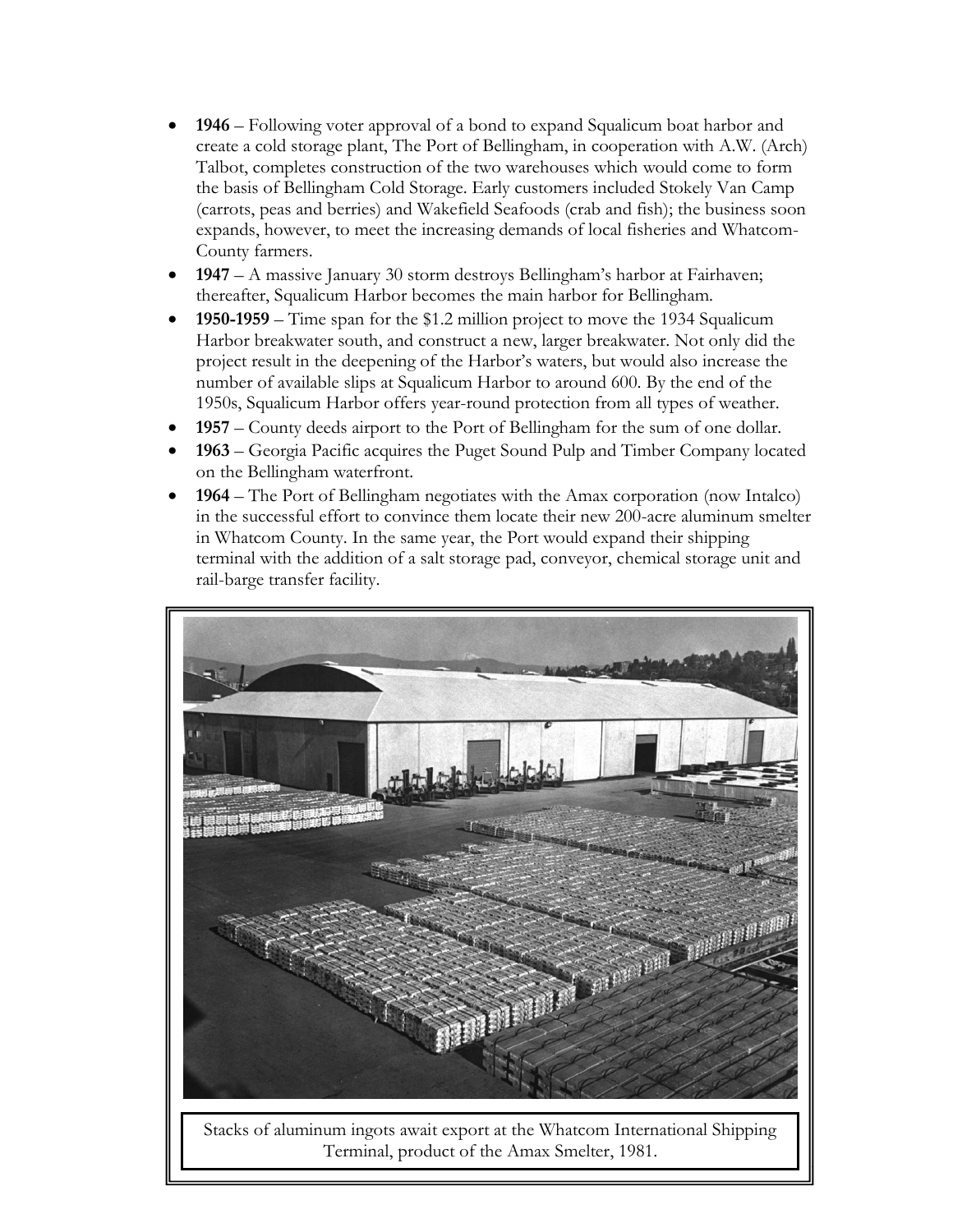- **1965 –** Georgia-Pacific constructs a chlorine/caustic soda plant to serve internal needs of pulp and tissue bleaching.
- **1966** Following the closure of Pacific American Fisheries in Fairhaven, the Port of Bellingham buys their former property, buildings, and equipment for \$598,000, thus garnering another deep-water shipping dock on Bellingham Bay.



A worker operates a forklift amidst frozen halibut stacked like cordwood at Bellingham Cold Storage; photo taken in the 1960s.

- **1970s-1980s**  The Port continues to develop Squalicum Harbor with a \$2.5 million project to dredge what is now known as the Inner Basin. In total, 50 acres are dredged, and the spoils are placed behind dikes, creating 46 acres of uplands. About 800 moorage berths are created, bringing the total number of moorage slips in Squalicum Harbor to 1,417.
- **1980** The Port of Bellingham approves a \$1-million dollar project to replace the dilapidated United-Airlines Terminal from the 1940s with a new Bellingham Airport Terminal building.
- **1983-1988**  With revenue from an Industrial Development Tax Levy, the Port moves forward with a number of industrial projects to promote economic development: improving the Airport, the Whatcom International Shipping Terminal, and rehabilitating the pier at Fairhaven.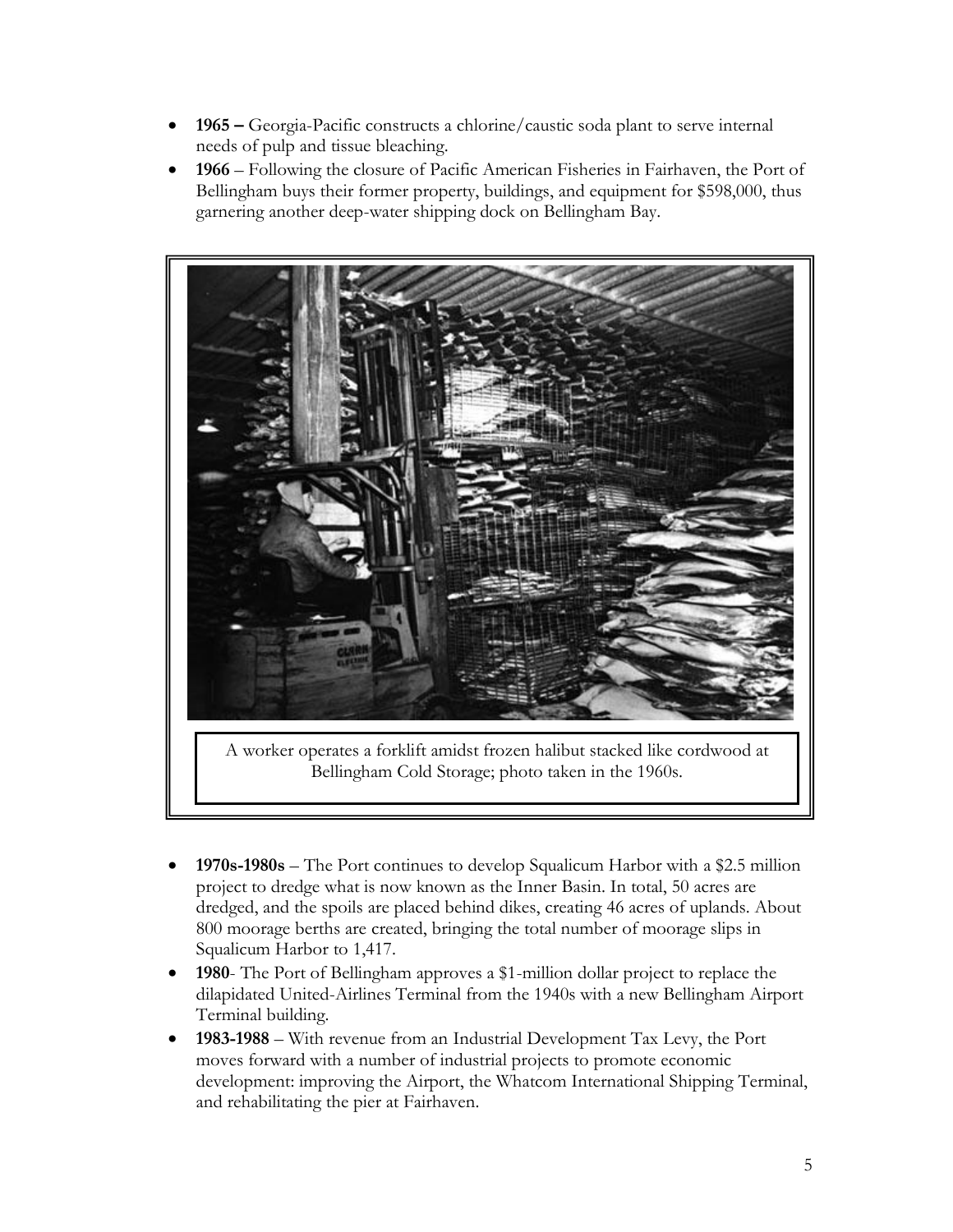- **1985**  The Port of Bellingham creates the Sumas International Cargo Terminal on a 52-acre plot of land in the border town of Sumas. Thereafter, Canadian forestproduct corporations begin locating at the site.
- **1985 –** Pacific Southwest Airlines (PSA) begins daily passenger service at Bellingham International Airport, marshalling in tremendous growth for the airport and its services. PSA merged into the larger USAir in 1988, continuing to operate in Bellingham until 1991.
- **1989 –** Culminating a \$10.3 million project three years in the making, The Port of Bellingham opens the Bellingham Cruise Terminal on October 3 1989 with weekly sailings to Ketchikan, Alaska. In fact, the Port's efforts to convince the Alaska Marine Highway System (AMHS) to locate its southern terminus in Bellingham might actually be better traced to as early as December of 1963, when a Bellingham delegation consisting of representatives from a variety of city agencies, including the Chamber of Commerce and the Port, travelled north to lobby the AMHS on Bellingham's behalf. Although they were ultimately unsuccessful, efforts in the 1980s would indeed succeed in convincing the AMHS to move its southern terminus from Seattle to Bellingham. On October 3 1989, more than 1,000 members of the community came out to see the 9:30 AM arrival of the 418-foot M/V Columbia at the Terminal's inauguration. The ferry was greeted by a flotilla of boats, a plane with a welcome banner, two Alaskan dance troupes, and the high-school band. The terminal project enjoyed mass community support (nearly 85% of Bellingham residents, according to *The Herald*), and was expected to boost the local economy with a new influx of tourism from Alaska.



An Alaskan Native joins Bellingham Mayor Tim Douglas on stage at the opening of the Bellingham Cruise Terminal.

6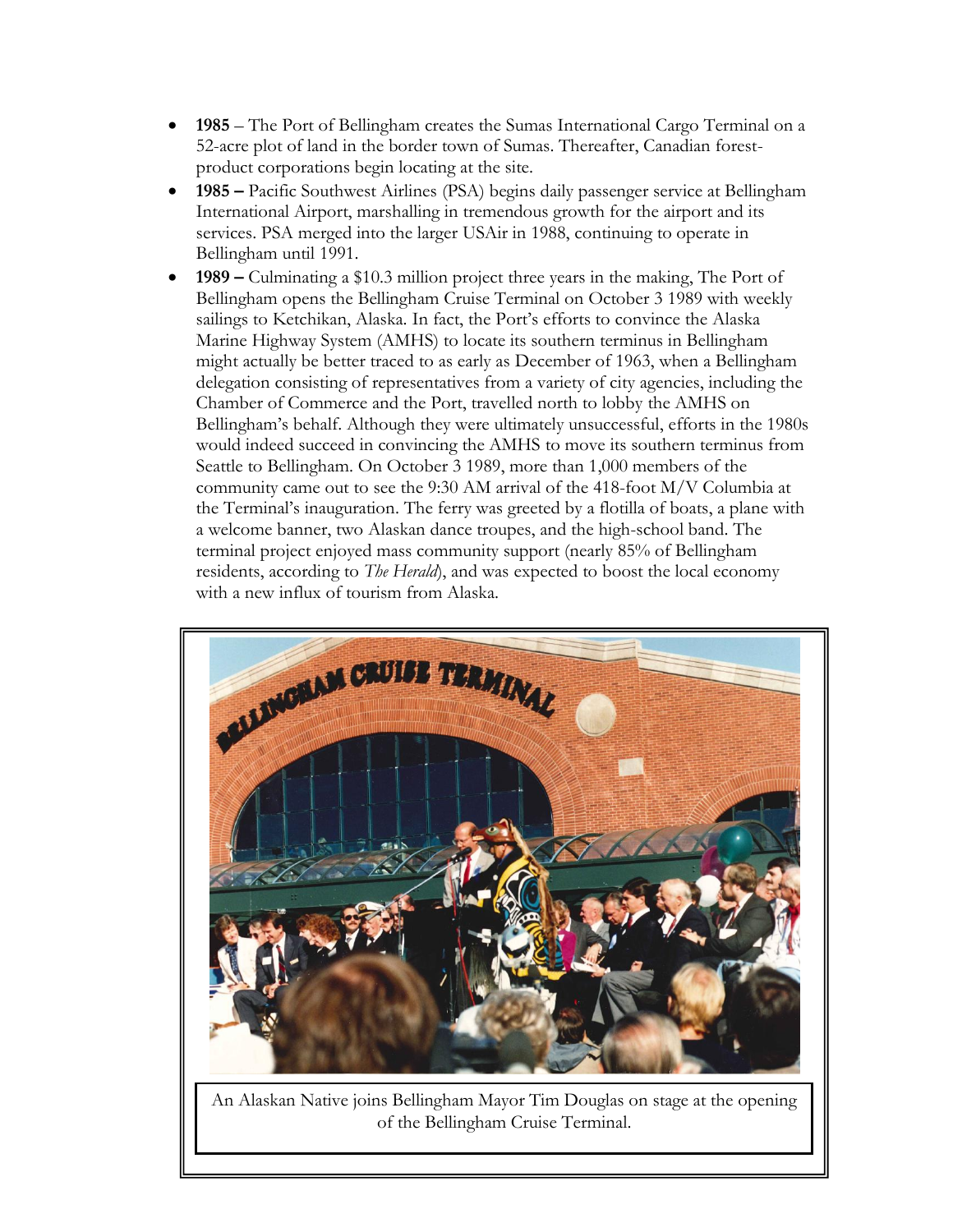- **1994 –** The Port of Bellingham begins construction of Bellingham's first intermodal transportation facility at Fairhaven, linking the Bellingham Cruise Terminal with a new Amtrak, Greyhound, and Public Transit Station.
- **1996 –** Bellingham International Airport opens a new control tower in the effort to improve airport safety (operators are now perched 60 feet above ground instead of 15 feet, as in the old tower), and to attract new airline services to the airport. After San Juan Airlines (1989), USAir (1991), and Alaskan Airlines (1992) all end their Bellingham services, the only passenger services left at the airport are Horizon Air and United Express. As such, the new control tower, as well as a runway-extension project, are part and parcel of the Port's plan to attract new airline services and add new air-travel destinations for Whatcom County passengers.
- **1998-2000**  The Port of Bellingham undertakes a massive \$12 million project to improve Blaine Harbor, dredging the harbor to add room for new moorage, bringing the total number of slips from 325 to 629, and using dredged mud and clay to form an underwater island to create a better habitat for eelgrass, plankton, juvenile salmon and waterfowl.
- **1999-2002**  The Port of Bellingham undertakes an ambitious project to reenergize the informally titled "Tom Glenn Spit"—a man-made peninsula created in the early 1980s from the dredge spoils produced in the creation of the Inner Basin at Squalicum Harbor. By 2002, the Port had built a luxury hotel, restaurants, office space, and a 1.6 acre public-use park christened "Tom Glenn Common." Thereafter, the peninsula is renamed "Bellwether on the Bay."™
- **2001** The tragic events of September 11 2001 fuel economic turmoil and cause a sharp downswing in the number of airline passengers using Bellingham International Airport. As a result, United Express pulls service from the airport in late 2001, leaving Horizon Air as the only passenger airline service left at the Airport. On the waterfront, 2001 would also see Georgia Pacific close its pulp and paper mill in December, although continue to operate its tissue-manufacturing plant, producing household products such as MD bathroom tissue and Sparkle paper towels.
- **2004**  The Port of Bellingham helps oversee rehabilitation of soft-shore beach at Marine Park near Fairhaven to create a more habitable area for wildlife, as well as a more durable shoreline in an area famous for its near complete lack of beaches.
- **2005**  On January 20, 2005, the Port of Bellingham acquires Georgia Pacific's 137 acres of waterfront property in exchange for the Port's agreement to take on specific aspects of the larger environmental cleanup still necessary. After Georgia Pacific ceases all Bellingham operations in 2007, the Port begins working with other local agencies to craft a complete redevelopment of the waterfront, including the creation of integrated mixed-use facilities, such as retail, commercial, marine, light industrial and residential units.
- **2006**  Delta Airlines announces that it will begin twice-daily flights from Bellingham International Airport to its main hub in Salt Lake City, beginning June 8 2006. Since 2001, the Port had been vigorously marketing the Airport to perspective airline services, resulting in Allegiant Air's 2004 announcement that they too would begin offering Bellingham-Las Vegas flights, and San Juan Airlines' resumption of